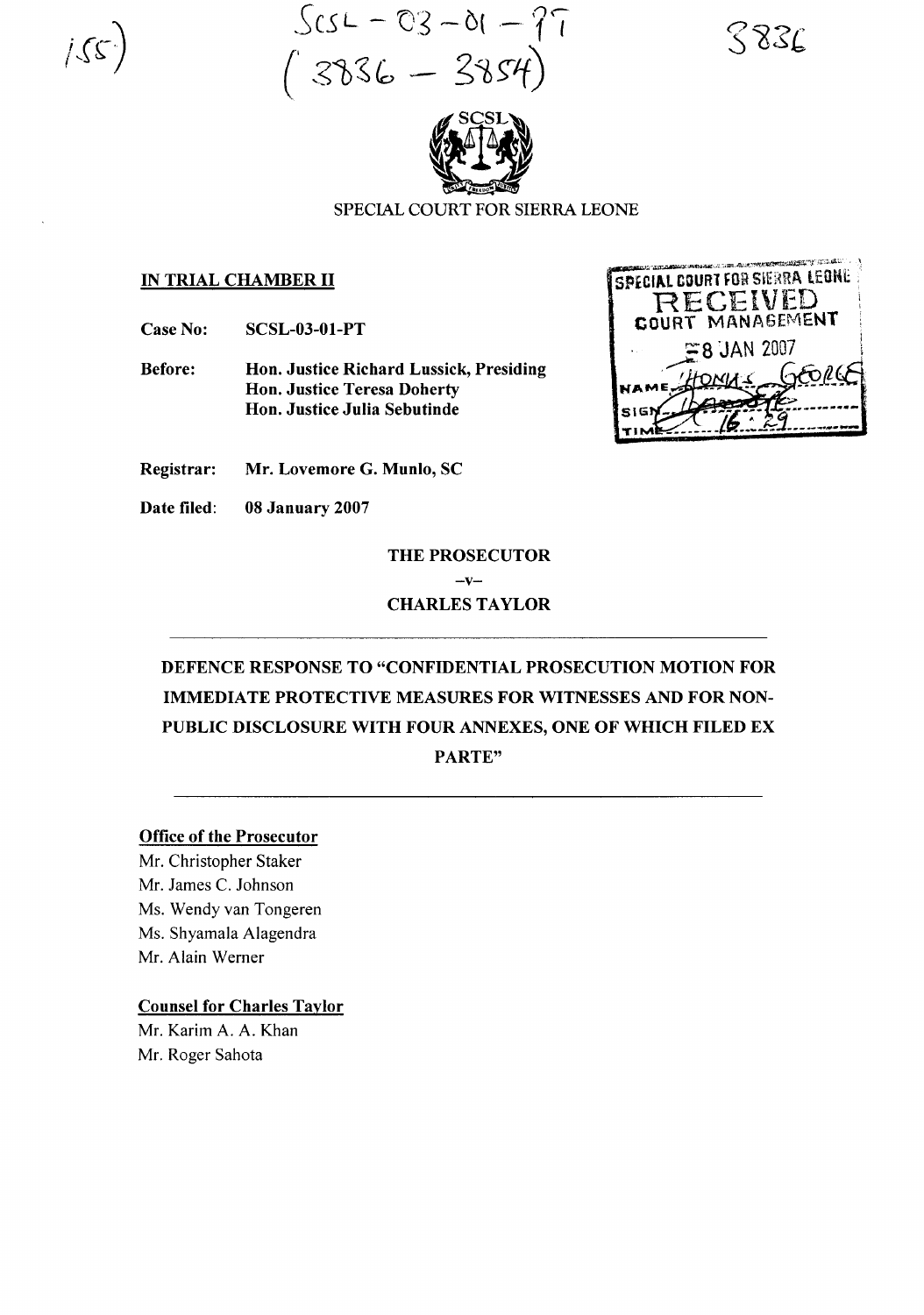#### **I INTRODUCTION**

- 1. This is the Defence Response to the *Confidential Prosecution Motion for Immediate Protective Measuresfor Witnesses andfor Non-Public Disclosure with Four Annexes, one of which filed Ex Parte,* filed on 8 December 2006 ("Prosecution Motion"). The Defence oppose the Prosecution request to extend the protective measures ordered by the Trial Chamber in its *Decision on Confidential Prosecution Motion for Immediate Protective Measures for Witnesses and for Non-Public Disclosure and Urgent Request for Interim Measures and on Confidential Prosecution Motion for Leave to Substitute,* dated 5 May 2006 ("Protective Measures Decision") to 14 additional witnesses listed under pseudonyms in Annex  $A(3)$  of the Prosecution Motion. The Defence would not object, however, if the Trial Chamber's protective measures order, set out in its Decision, be extended, but vary to the extent necessary in respect of the 14 additional witnesses listed under pseudonyms, so as to ensure disclosure of those witnesses' identities and identifying information to the Defence only.
- 2. For the reasons advanced in Sections IV, V, VI and VII below, the Defence submit that (i) the requested extension of protective measures does not meet the threshold of "exceptional circumstances" necessary to withhold the identity of victims and witnesses; (ii) Confidential Annex C has been filed *ex parte* without good cause and (iii) the designation of the Motion as Confidential is unjustified as there is no need to withhold the information therein from the public.

#### **II PROCEDURAL HISTORY**

- 3. The instant Motion is the fourth Confidential Prosecution Protective Measures Motion applying for the non-disclosure of the identities of witnesses who, according to the Prosecution, face potential threats to their safety. The previous Motions filed on 04 April  $2006$ ,<sup>1</sup> 25 April 2006<sup>2</sup> and 04 September 2006,<sup>3</sup> were all granted by the Trial Chamber.
- 4. With regard to the grant of protective measures the Defence set out their position in their *Confidential Defence Response to "Urgent Prosecution Motion for Immediate Protective*

Case No. SCSL-03-01-PT 2 08 January 2007

<sup>&</sup>lt;sup>1</sup> Prosecutor v. Taylor, Case No. SCSL-03-01-PT-86, Confidential Prosecution Motion for Immediate Protective Measures for Witnesses and for Non-Public Disclosure and Urgent Request for Interim Measures, 04 April 2006. *<sup>2</sup> Prosecutor* v. *Taylor,* Case No. SCSL-03-0I-PT-93, Confidential Prosecution Motion for Leave to Substitute a Corrected and Supplemented Witness List as Annex A of the Confidential Motion of 4 April 2006, 25 April 2006.

*<sup>3</sup> Prosecutor* v. *Taylor,* Case No. SCSL-03-0I-PT-119, Confidential Urgent Prosecution Motion for Immediate Protective Measures for Witnesses and for Non-Public Disclosure, 04 September 2006.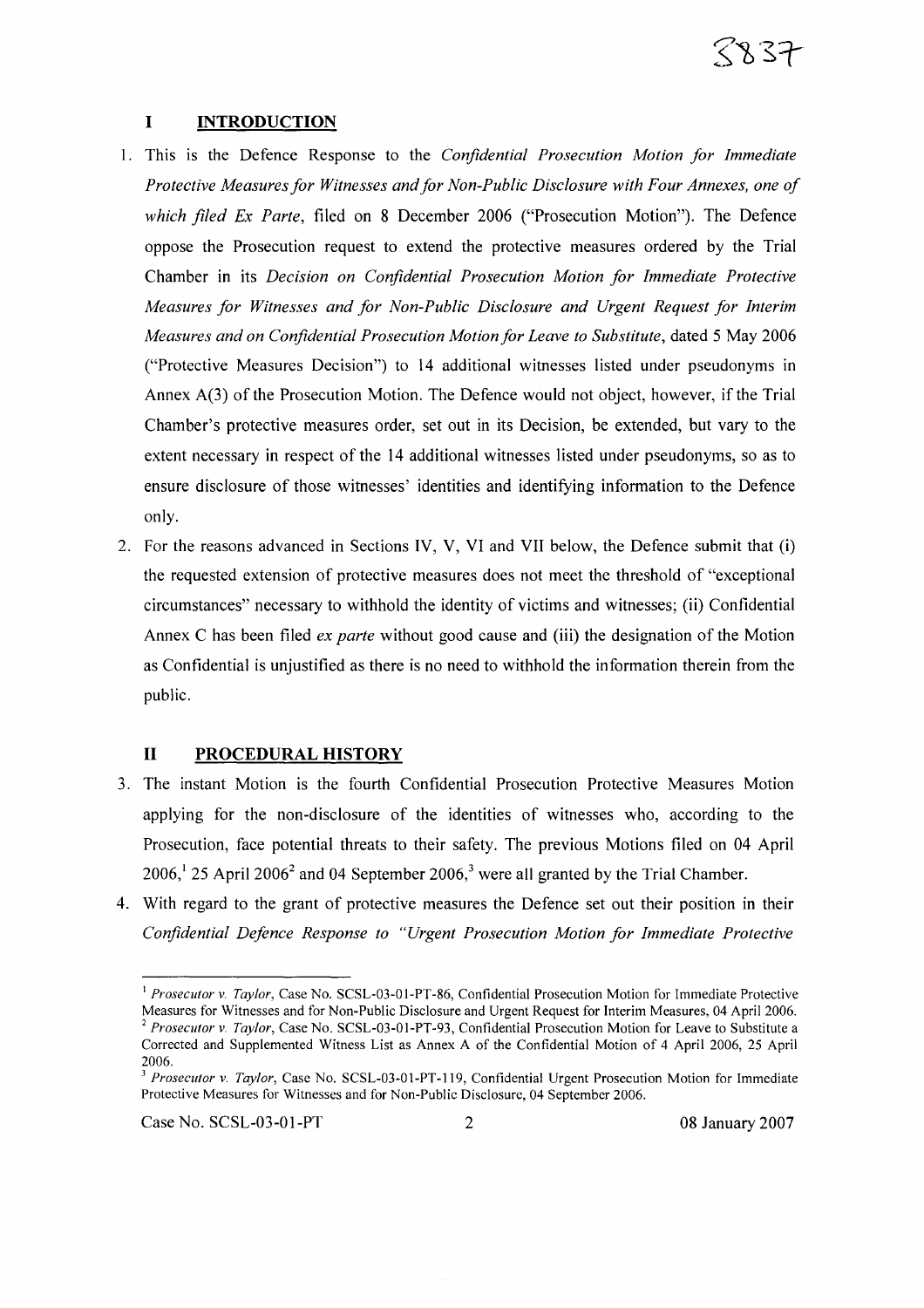

*Measures for Witnesses and for Non-Public Disclosure*" of 15 September 2006. The Defence did not oppose the protective measures sought "providing that such measures can be reviewed by the parties and, if necessary, the Trial Chamber, as the Defence's preparations for trial advance, in order to vary such measures as are necessary for the fair and effective preparation of the defence of Mr. Taylor in accordance with Article 17 of the Statute of the Special Court" (para. 3). The Defence further clarified that "Be that as it may, the Defence gives notice of its intention to file such motions as are necessary to enable it to effectively prepare for trial, at a later stage. The identity of witnesses who constitute crime base evidence that may not be in dispute may not be required. **In** relation to these, there may be no need for any, or any extensive litigation between the parties. The identity of certain insider or "nexus" witnesses almost certainly will be required, however" (para. 6).

5. The Defence also gave notice that "absent specific evidence of the risk that particular witnesses will be interfered with by this Accused, the extraordinary measures provided for by Rule 69 cannot be justified.... it will be argued, in due course, that the burden on the Prosecution to be put to proof on a witness by witness basis where identity is sought to be withheld is an essential requirement of a fair trial" (para. 7).

# **III LEGAL FRAMEWORK**

- 6. According to Article 17(2) of the SCSL Statute, "[t]he accused shall be entitled to a fair and public hearing, subject to measures ordered by the Special Court for the protection of victims and witnesses" [emphasis added].
- 7. This statutory right of the Accused is key to all the rules and principles of evidence and procedure including the disclosure procedure. The leading principle of disclosure, as set out in Rule 66 of the SCSL RPE, is that the Prosecutor shall, "[w]ithin 30 days of the initial appearance of an accused, disclose to the Defence copies of the statements of all witnesses whom the Prosecutor intends to call to testify and all evidence to be presented pursuant to Rule 92 *bis* at trial". Only in exceptional circumstances may the Prosecutor provide these statements in redacted format, obliterating any information that could reveal the identity of victims and witnesses who may be in danger or at risk, until the Judge or Chamber decides otherwise (Rule  $69(A)$ ; 53(A)).
- 8. Rule 75 permits a Judge or a Chamber to "order appropriate measures to safeguard the privacy and security of victims and witnesses, provided that the measures are consistent with the rights of the accused" (emphasis added).

Case No. SCSL-03-01-PT 3 08 January 2007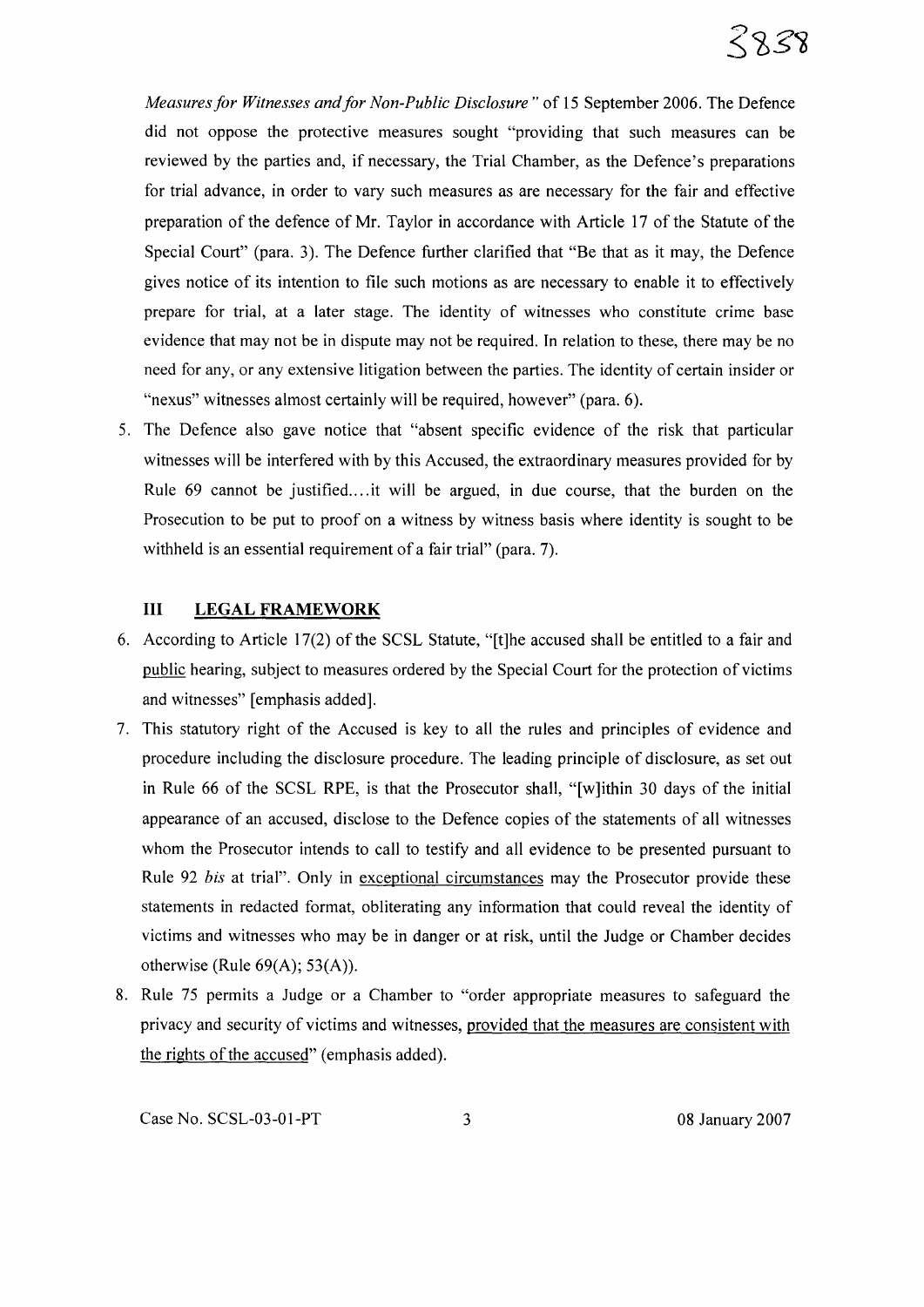- 9. Rule *26bis* further imposes an obligation on the Trial Chamber and Appeals Chamber to ensure that "a trial is fair and expeditious and that proceedings before the Special Court are conducted in accordance with the Agreement, the Statute and the Rules, with full respect for the rights of the accused and due regard for the protection of victims and witnesses" (emphasis added). $4$
- 10. The Defence submits that when considering whether to grant protective measures for victims and witnesses at the pre-trial stage, the Trial Chamber must balance the need to fully respect the rights of the Accused and to guarantee the safety of victims and witnesses "within the legal framework of the Statute and Rules within the context of a fair trial".<sup>5</sup> The outcome of this balancing exercise is to be determined on a case-by-case basis consistent with internationally recognised standards of due process.<sup>6</sup>

#### **IV EXCEPTIONAL CIRCUMSTANCES**

II. With regard to the instant motion the Defence take issue with the proposed extension of protective measures as the Prosecution have not met the threshold of "exceptional circumstances" necessary to withhold the identity of victims and witnesses. To date the Prosecution have invoked exceptional circumstances pursuant to Rule 69(A) in respect of 59 witnesses. However on 22 September 2006 the Prosecution served the Defence for the first time with a Provisional Witness List which stated that they intended to rely on between a minimum of 268 and a maximum of 273 witnesses at trial, comprising 133 core witnesses,

Case No. SCSL-03-01-PT 4 08 January 2007

<sup>4</sup> This principle has also been acknowledged by various Trial Chambers. See, for example, *Prosecutor* v. *Norman et ai,* Case No. SCSL-04-14-T-126, Decision on Prosecution Motion for Modification of Protective Measures for Witnesses, 8 June 2004, para. 27; *Prosecutor* v. *Chao,* Case No. SCSL-2003-09-PT-48, Decision on the Prosecution Motion for Immediate Protective Measures for Witnesses and Victims and for Non-Public Disclosure, 10 October 2003, para. 47.

*<sup>5</sup> Prosecutor* v. *Sesay at ai,* Case No. SCSL-04-15-T-68, Decision on Sesay Defence Motion for Immediate Protective Measures for Witnesses and Victims and for Non-Public Disclosure, 30 November 2006, para. 17; *Prosecutor* v. *Sesay at ai,* Case No. SCSL-04-15-T-180, Decision on Prosecution Motion for Modification of Protective Measures for Witnesses, 5 July 2004; *Prosecutor* v. *Musema,* Case No. ICTR-96-13-A, Judgement (AC), 16 November 2001, paras. 68-69.

<sup>6</sup> *Prosecutor* v. *Sesay,* Case No. SCSL-2003-05-PT-38, Decision on the Prosecutor's Motion for Immediate Protective Measures for Witnesses and Victims and for Non-Public Disclosure, 23 May 2003, para. 9. Judge Dolenc's reasoning in his Separate and Dissenting Opinion in the ICTR case of *Bagosora et al* is important here: "The minimal guarantees under Article 21(4) are "non-negotiable and cannot be balanced against other interests. The use of the word "minimum" demonstrates that these enumerated rights are an essential component of every trial." See *Prosecutor* v. *Bagosora et ai,* ICTR-98-41-T, Separate and Dissenting Opinion of Judge Pavel Dolenc on the Decision and Scheduling Order on the Prosecution Motion for Harmonisation and Modification of Protective Measures for Witnesses, 07 December, 2001, paras. 11 and 14; also see *Prosecutor* v. *Brdanin and Talic,* 1T-99-36-PT, Decision on Motion by Prosecution for Protected Measures, 3 July, 2000, para. 31, where the Trial Chamber acknowledged that "the need to carry any balancing exercise which limits the rights of the accused necessarily results in a less than perfect trial".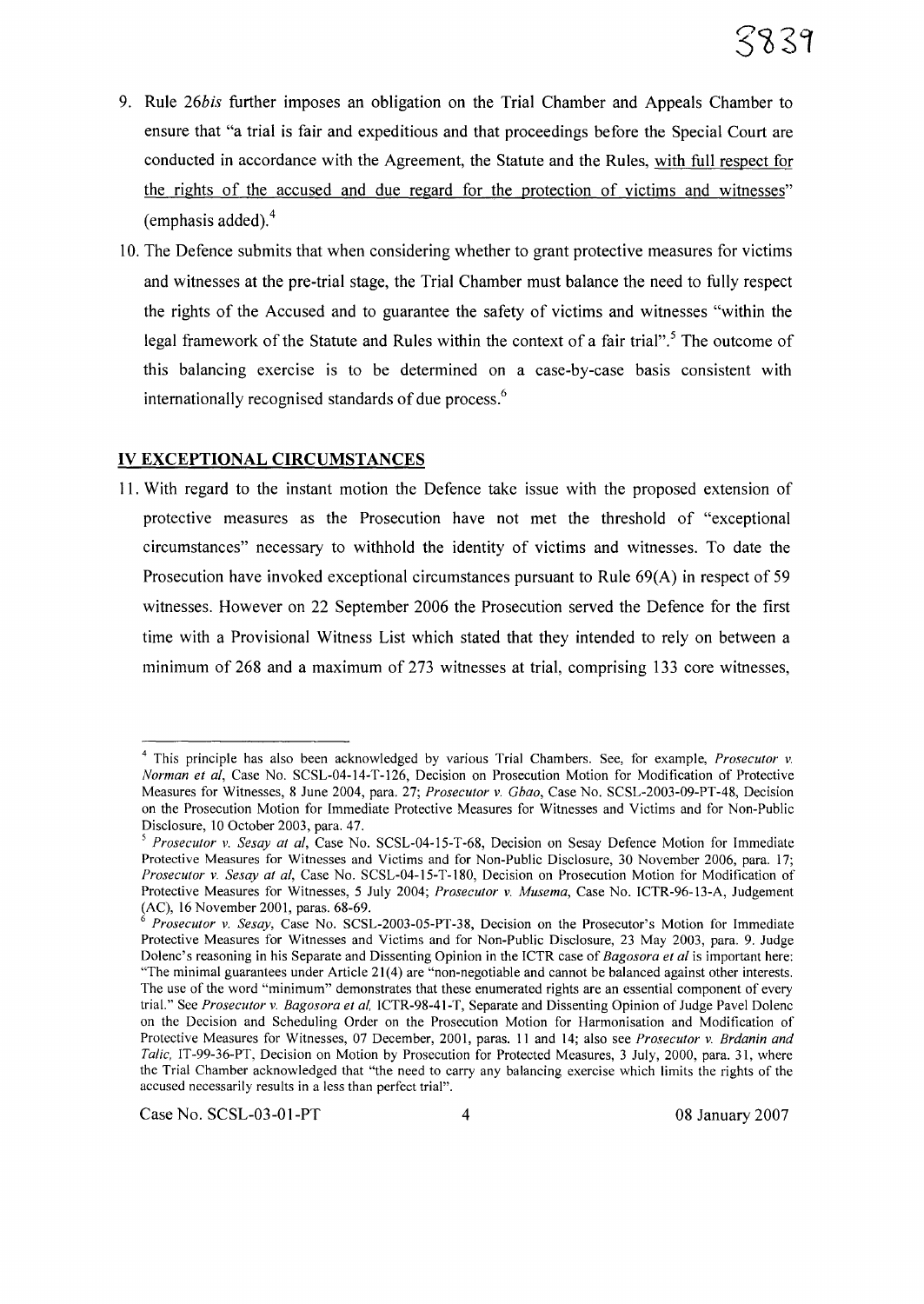121 back up witnesses and between 14 to 19 expert witnesses<sup>7</sup>. Until now, the Prosecution have only identified six of these witnesses – the remainder have all presumably asked to remain anonymous.<sup>8</sup> The Defence therefore anticipate that the Prosecution will in due course file many additional requests for protective measures.

- 12. The Defence therefore submits that, to date, the Prosecution have adopted the procedure of non-disclosure ofwitness identities and identifying information to the public and the Defence as a general rule. In respect of non-disclosure to the Defence, the Defence object in principle to the excessive and improper use of this procedure as it contravenes the plain and clear language of Rule 69(A) and completely reverses the aim of Rule 69(A) to serve as an exceptional procedure. The request for the non-disclosure to the Defence of 14 additional new witnesses is pervasive and cannot reasonably be said to be necessary and proportionate to the aim of witness protection.<sup>9</sup>
- 13. To qualify as "exceptional" under Rule 69(A) the circumstances of each of the witnesses in respect of whom protective measures are being sought must be such as to trigger genuine grounds to fear for their safety or the safety of their families. Subjective fears of the witness in question are not sufficient to justify the application of Rule 69; there needs to be an objective foundation for those fears to justify interference with the right of the Accused to know the identity of his accusers.<sup>10</sup> The onus of establishing exceptional circumstances lies upon the party seeking the protective measures. $<sup>11</sup>$ </sup>
- 14. At the ICTY, where a very similar provision to SCSL Rule 69(A) was adopted in a period when the former Yugoslavia was still heavily burdened by ethnic and political enmities a Trial Chamber held that "the use by those judges of the adjective 'exceptional' in Rule  $69(A)$ was not an accidental one. To be exceptional, the circumstances must therefore go beyond what has been, since before the Tribunal was established, the rule---or the prevailing (or

 $<sup>7</sup>$  The witnesses who feature in the instant Motion do not feature on this list.</sup>

<sup>&</sup>lt;sup>8</sup> Protective measures have also been ordered in respect of an unknown number of witnesses or victims in earlier proceedings before this court and those orders apply *mutatis mutandis* to these proceedings. See *Prosecutor v. Taylor,* Case No. SCSL-03-01-PT-99, Decision on Confidential Prosecution Motion for Immediate Protective Measures for Witnesses and for Non-Public Disclosure and Urgent Request for Interim Measures and on Confidential Prosecution Motion for Leave to Substitute, 5 May 2006.

<sup>9</sup> In *Prosecutor v. Cbao,* Case No. SCSL-2003-09-PT-48, Decision on the Prosecution Motion for Immediate Protective Measures for Witnesses and Victims and for Non-Public Disclosure, 10 October 2003, para. 47, it was held that protective measures should be necessary and proportionate to their aim.

<sup>10</sup> *Prosecutor v. Brima, Kamara, Kanu,* Case No. SCSL-2004-16-T-488, Decision on the Joint Defence Application for Protective Measures for Defence Witnesses, 9 May 2006. See also, *inter alia,* the ICTR case of: *Prosecutor v Mpambara,* No. ICTR-2001-65-I, Decision on Protection of Defence Witnesses, 4 May 2005, para. 2.

II *Prosecutor v. Brdanin and Talic,* IT-99-36-PT, Decision on Motion by Prosecution for Protective Measures, 3 July, 2000, paras. 13, 16-18, and 22-28; *Prosecutor v Bizimungu et aI,* No. lCTR-99-50-T, *Decision on Prosper Mugiraneza's Motionfor Protection ofDefence Witnesses,2* February 2005, para. 13.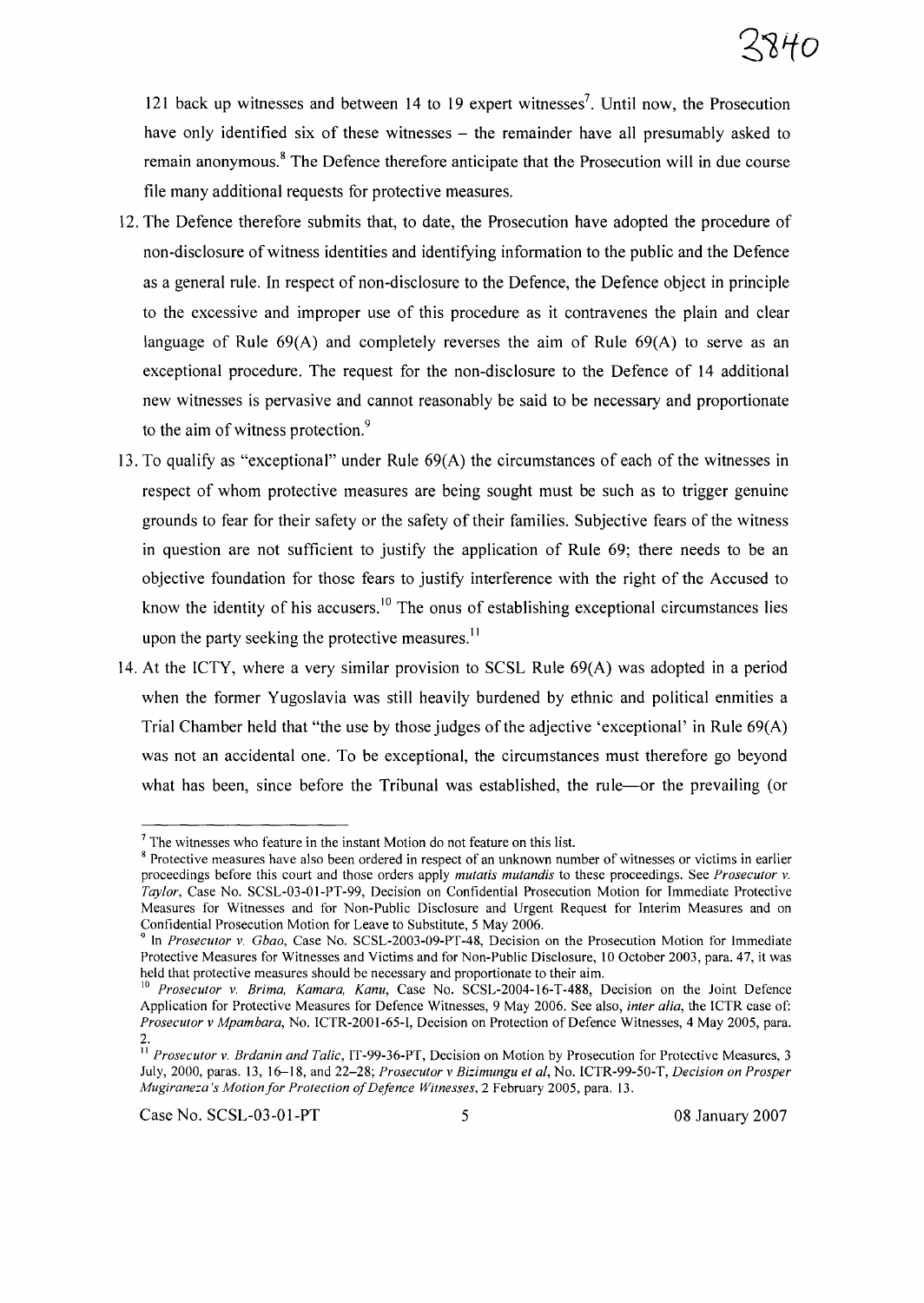normal) circumstances—in the former Yugoslavia".<sup>12</sup> The same argument can be made in relation to Sierra Leone.<sup>13</sup> The situation in Sierra Leone was volatile when the SCSL was established and the Rules of Procedure and Evidence adopted. Nevertheless, the word "exceptional" in Rule  $69(A)$  was adopted and has not been deleted since. Thus, the parties at the SCSL, when applying for the identities of witnesses to be withheld pursuant to Rule  $69(A)$ , need to demonstrate that the circumstances of the witnesses go beyond the ordinary volatile circumstances existing in Sierra Leone and the surrounding environs.

- 15. Protective measures are granted on a case-by-case basis, and the Prosecution should make out a reasonable case for each witness whose protection they seek<sup>14</sup> although the SCSL Judges have accepted that it is "perhaps, unrealistic to expect, at the pre-trial phase, to carry the undue burden of having each witness narrate in specific terms or document the nature of his or her fears as to the actual or anticipated threats or intimidation".<sup>15</sup> The Defence submit however that this does not provide a basis for blanket protective measures.
- 16. In *Brima et ai,* the SCSL Trial Chamber relied on the ICTR case of *Muvunyi* in finding that an evaluation of the fear for the safety of witnesses must be made "in light of the general security situation.<sup> $,16$ </sup> In both these cases, evidence was presented of the security situation, the background of the proposed witnesses and how the safety situation impacted on the potential witnesses, before the Trial Chamber made its final determination on the need for protective measures. The Defence therefore submits, in line with Judge Doherty's interpretation of the

Case No. SCSL-03-01-PT 6 08 January 2007

<sup>12</sup> *Prosecutor v. Brdanin and Talic,* IT-99-36-PT, Decision on Motion by Prosecution for Protected Measures, 3 July, 2000, para. 11.

<sup>&</sup>lt;sup>13</sup> The Defence is cognisant of the limitations of comparisons with the practice at other Tribunals, given "the unique and different socio-cultural and juridical dynamics prevailing in the *locus* of the Court" *(Prosecutor v. Sesay,* Case No. SCSL-2003-05-PT-38, Decision on the Prosecutor's Motion for Immediate Protective Measures for Witnesses and Victims and for Non-Public Disclosure, 23 May 2003, para. II). However, the same Trial Chamber acknowledged that "sound and logically correct principles of law enunciated by ICTR and ICTY [may], with necessary adaptations and modifications, be applied to similar factual situations that come before the Special Court in the course of adjudication so as to maintain logical consistency and uniformity in judicial rulings on interpretation and application of the procedural and evidentiary rules of international criminal tribunals" *(Ibid).*

<sup>&</sup>lt;sup>14</sup> *Prosecutor v. Brima* Case No. SCSL-2003-06-PT-36, Decision on the Prosecutor's Motion for Immediate Protective Measures for Witnesses and Victims and for Non-Public Disclosure, 23 May 2003, paras. 9, 14; *Prosecutor v. Sesay,* Case No. SCSL-2003-05-PT-38, Decision on the Prosecutor's Motion for Immediate Protective Measures for Witnesses and Victims and for Non-Public Disclosure, 23 May 2003, paras. 9, 14; *Prosecutor v. Kallon,* Case No. SCSL-2003-07-PT-33, Decision on the Prosecutor's Motion for Immediate Protective Measures for Witnesses and Victims and for Non-Public Disclosure, 23 May 2003, paras. 10, 15; *Prosecutor v. Brima Bazzy Kamara,* Case No. SCSL-2003-IO-PT-40, Decision on the Prosecutor's Motion for Immediate Protective Measures for Witnesses and Victims and for Non-Public Disclosure, 23 October 2003, paras. 10, 18.

<sup>15</sup> *Ibid.*

<sup>16</sup> *Prosecutor v. Muvunyi,* ICTR-2000-55A-T, Decision on the Tharcisse Muvunyi's Motion for Protection of Defence Witnesses, 20 October 2005, para. 10. This was relied on in *Prosecutor v. Brima, Kamara, Kanu,* Case No. SCSL-2004-16-T-488, Decision on the Joint Defence Application for Protective Measures for Defence Witnesses, 9 May 2006.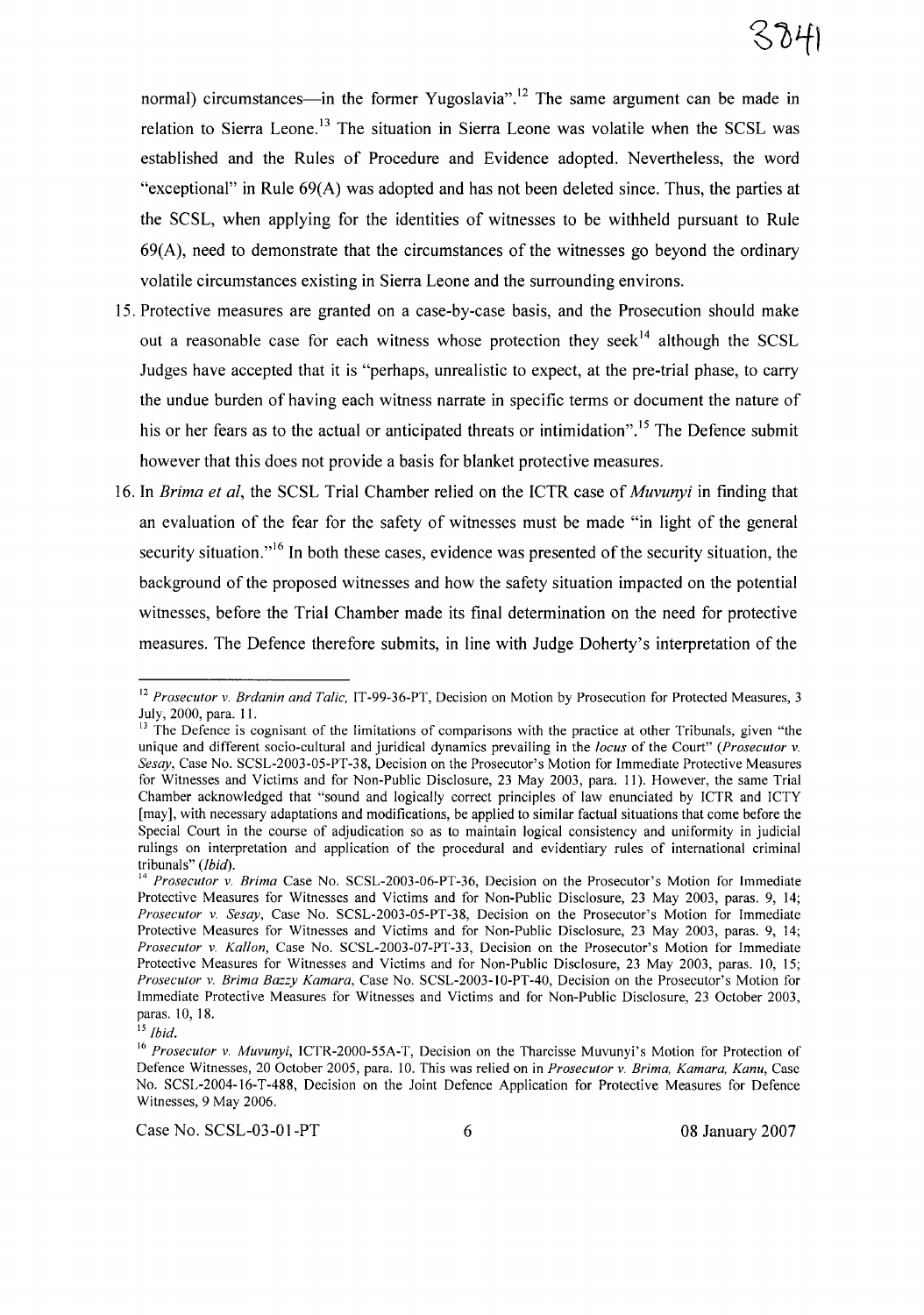

cited jurisprudence, that evidence needs to be presented to substantiate the submission that proposed witnesses may be in danger or at risk if their identity is disclosed.<sup>17</sup>

#### V BASIS FOR ALLEGED FEAR IN PRESENT PROCEEDINGS

- 17. The principles adumbrated above have been violated in the Prosecution Motion. The Prosecution primarily rely on general statements of Prosecution Investigators to demonstrate the alleged need for witness protection without reference to the fears, subjective or objective, of any individual witnesses. These statements make unsubstantiated claims of witness interference by Mr. Taylor's supporters, whoever they may be, or even Mr. Taylor himself. It is submitted that these allegations, which are also highly prejudicial and strongly contested by the Defence, are not supported by any evidence and cannot serve as an objective basis to demonstrate fear on the part of any of the witnesses.<sup>18</sup>
- 18. The Prosecution go on to contend that prosecution witnesses, who presumably reside in Liberia, require protection because Mr. Taylor still "enjoys a degree of active support in Liberia".<sup>19</sup> The Prosecution cite a short newspaper article in a Liberian newspaper reporting on Mr. Taylor's trial as evidence in support of this assertion. The Prosecution fail to demonstrate how Mr. Taylor's popularity has any bearing on the safety of any of the 14 proposed witnesses.
- 19. Liberia is not Sierra Leone. The reason why SCSL Trial Chambers have, compared with the Trial Chambers at the sister Tribunals, often been persuaded that witnesses needed protection, was "the unique feature of the Special Court being located in Sierra Leone, the locus of the alleged offences".<sup>20</sup> The Prosecution cannot simply cut and paste arguments

<sup>17</sup> *Prosecutor v. Brima et aI,* Case No. SCSL-04-16-T-551, Dissenting Opinion of Justice Doherty on Joint Defence Application for Protective Measures for Defence Witnesses Appearing from 4 September 2006 onwards, 13 September 2006.

<sup>&</sup>lt;sup>18</sup> The Prosecution rely on their present, as well as their previous Motions, including the annexed Investigators Statements thereto. The statements express witnesses' fears of revenge by Mr. Taylor's supporters, including his son, who is not in a position to harm anyone, given that he is in prison in the United States. There is also speculation about Mr. Taylor's influence with "significant financial and personnel resources at his disposal" *(Prosecutor v. Taylor,* Case No. SCSL-03-01-PT-86, Confidential Prosecution Motion for Immediate Protective Measures for Witnesses and for Non-Public Disclosure and Urgent Request for Interim Measures, 04 April 2006, para. 15), although the SCSL accepted his indigent status. As well, there are unjustified and challenged allegations of Mr. Taylor's involvement in the assassination of Sam Bockarie. The Defence further note that a source of information used by the Prosecution in their Protective Measures Motion of 04 April 2006 (footnote 21) to back up their position that Mr. Taylor's supporters constitute a threat to any potential witness against Mr. Taylor, is Hassan Bility, whose credibility and objectivity is seriously in question, given that he is a witness against Mr. Taylor himself.

<sup>19</sup> *Prosecutor v. Taylor,* Case No. SCSL-03-01-PT-138, Confidential Prosecution Motion for Immediate Protective measures for Witnesses and for Non-Public Disclosure with Four Annexes, One of Which Filed *Ex-Parte,* 8 December 2006, para. 13.

*<sup>20</sup> Prosecutor v. Gbao,* Case No. SCSL-2003-09-PT-48, Decision on the Prosecution Motion for Immediate Protective Measures for Victims and Witnesses and for Non-Public Disclosure, 10 October 2003, paras. 21-25;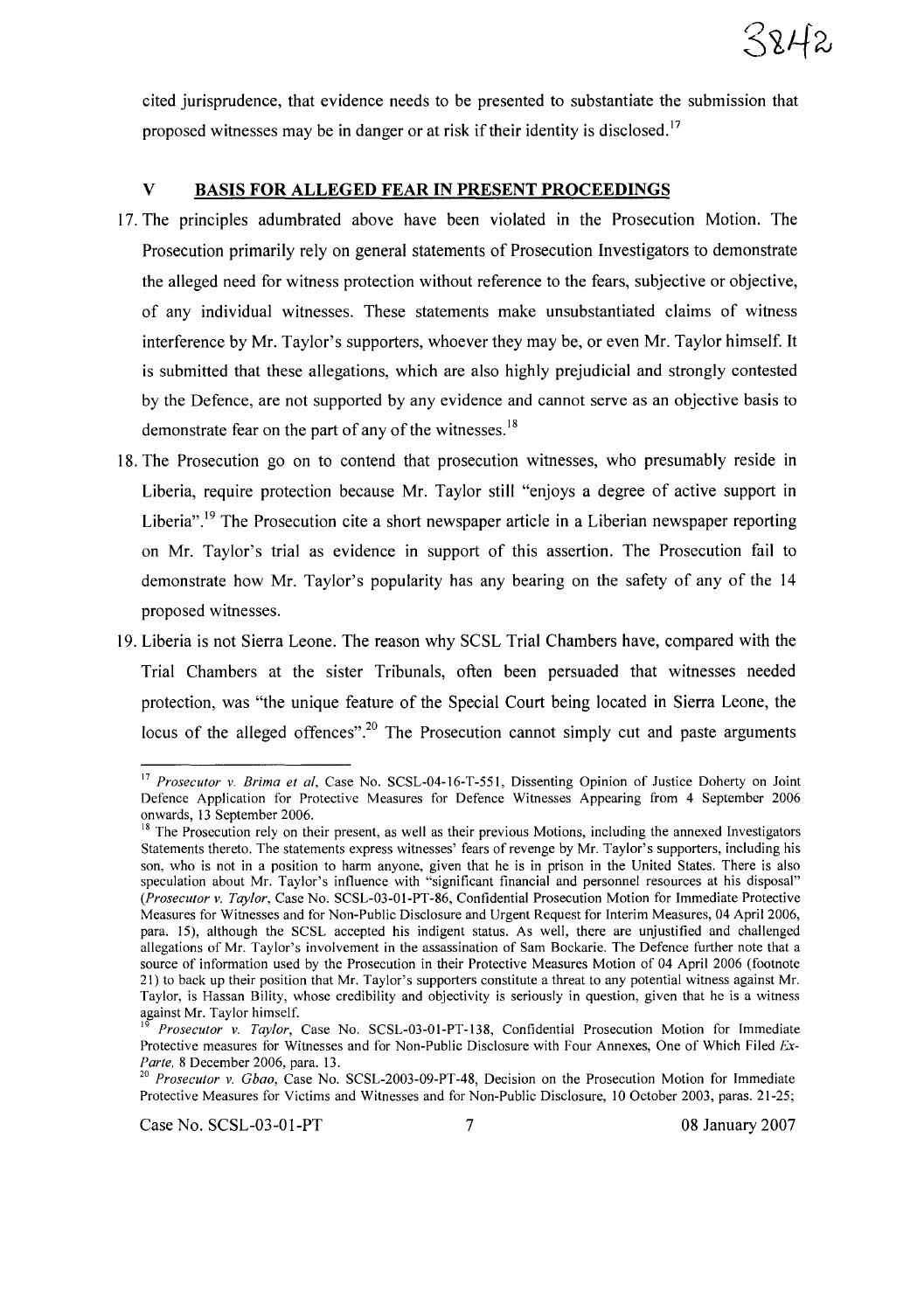pleading for protection of witnesses in Sierra Leone to Liberian witnesses. At the very minimum, the Prosecution need to demonstrate that the security situation in Liberia is volatile and how that impacts on the proposed witnesses. A newspaper article does not suffice.

- 20. Furthermore, having been transferred to The Hague, purportedly for security reasons, Mr. Taylor's contact with the outside world is limited and all non-privileged phone calls are monitored. All non-legally related visits are also subject to severe restrictions. All correspondence is vetted. Mr. Taylor's isolation is such that the Prosecution themselves concede that the allegedly precarious security situation in Liberia "may not be the result of direct acts or instructions of the Accused $^{221}$ . In this context, the Prosecution fail to demonstrate any real likelihood that the disclosure of the identities of the 14 proposed witnesses to the Accused, whose time in detention has been devoid of any disciplinary breaches or official complaints about his conduct, and who is incarcerated under a rigorous security regime, would nonetheless jeopardise the safety of any Prosecution witnesses.
- 21. The Prosecution also fail to demonstrate how the disclosure of the identities of the 14 proposed witnesses, not to the public but only to Mr. Taylor and his Defence Team, despite the obligations imposed upon the Defence in relation to disclosure by them to the public, may threaten the security of the witnesses.

#### VI *EXPARTE* ANNEX C

- 22. Despite the fact that in their previous Motions the Prosecution did not file any of the Confidential Annexes *ex parte,* Annex C (which contains an investigator's statement) to the present motion has been filed *ex parte.*
- *23. Ex parte* proceedings violate due process principles and should be used only as a last resort. In *Simic et ai,* the Trial Chamber stated as follows:

The fundamental principle in every case is that ex parte proceedings should be entertained only where it is thought to be necessary in the interests of justice to do so  $-$  that is, justice to everyone concerned  $-$  in the circumstances already stated: where the disclosure to the other party or parties in the proceedings of the information conveyed by the application, or of the fact [of] the application itself, would be likely to

Case No. SCSL-03-01-PT 8 08 January 2007

*Prosecutor v. Norman et aI,* Case No. SCSL-2004-14-T-126, Decision on Prosecution Motion for Modification of Protective Measures for Witnesses, 8 June 2004, para. 29.

<sup>21</sup> *Prosecutor v. Taylor,* Case No. SCSL-03-01-PT-138, Confidential Prosecution Motion for Immediate Protective measures for Witnesses and for Non-Public Disclosure with Four Annexes, One of Which Filed Ex-*Parte,* 8 December 2006, para. 13.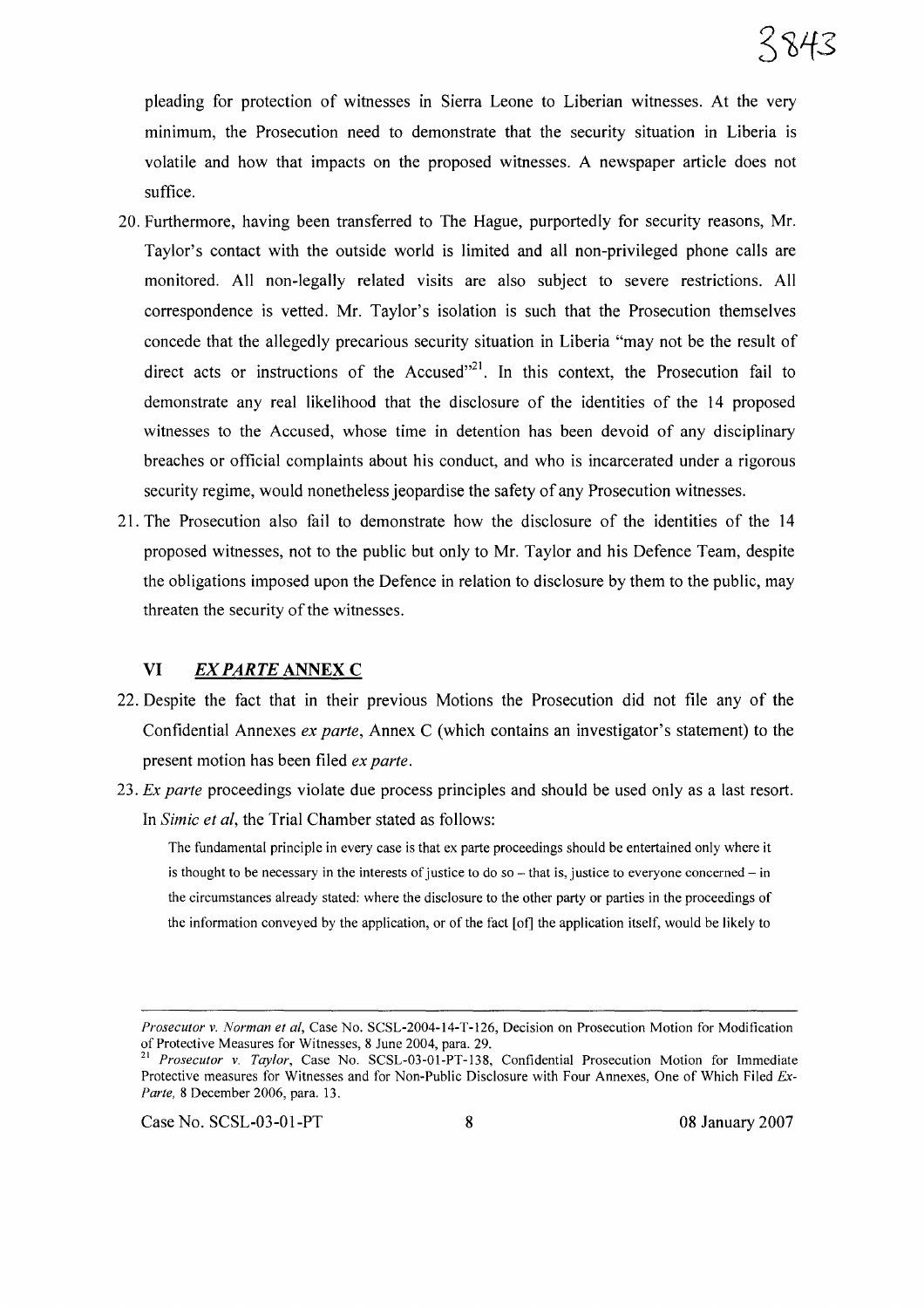

prejudice unfairly either the party making the application or some person or persons involved in or related to that application.<sup>22</sup>

24. In the instant case the Prosecution have failed to provide any reasons why Annex C should be filed *ex parte.* In the absence of any evidence to the contrary or allegations of bad faith, the Prosecution must assume that the Defence will abide by their obligation not to disclose any information that may identify protected witnesses.<sup>23</sup> In any event the Defence submit there is no reason to proceed *ex parte* as the names of witnesses and other information that may identify them can be redacted.

## **VII CONFIDENTIAL FILINGS**

- 25. All the Prosecution Motions dealing with protective measures to date have been filed confidentially. The Defence do not accept that there are any grounds to withhold the contents of any of Prosecution Motions from the public as none of the Protective Measures Motions have included any information that could lead to the identification of witnesses. This is in clear violation of Article 17(2) as disclosure of any witness's identity can easily be avoided by enclosing confidential annexes without undermining the public nature of the proceedings.
- 26. So far, out of an abundance of caution, the Defence have filed their Responses confidentially. However, as of now, in accordance with Article 17(2), the Defence give notice that they will file public motions in response to any prosecution requests for protective measures in order to ensure the public nature of the trial while taking the utmost care not to disclose any information that could reveal the identity of any witnesses.

*<sup>22</sup> Prosecutor* v. *Simic et ai,* IT-95-9-PT, Decision on (1) Application by Stevan Todorovic to Re-Open the Decision of 27 July 1999, (2) Motion by ICRC to Re-Open Scheduling Order of 18 November 1999, and (3) Conditions for Access to Material, 28 February 2000, para. 41; *Prosecutor* v. *Brdjanin and Talic,* IT-99-36-PT, Decision on Second Motion by Prosecution for Protective Measures, 27 October 2000, para. I I; *Prosecutor* v. *Brdanin and Talic,* IT-99-36-PT, Decision on Third Motion by Prosecution for Protective Measures, 8 November 2000, para. 7; *Prosecutor* v. *Kordic* & *Cerkez,* IT-95-14/2-A, Order to Prosecution to Refile its *ex parte* Filing in Response to Motion by Kordic for Disclosure in Relation to Witness "AT", 31 March 2003, para. 4.

<sup>&</sup>lt;sup>23</sup> This was the main ground on which the Trial Chamber reconsidered the Protective Measures that were in place in *Bagosora et al.* See *Prosecutor* v. *Bagosora,* ICTR-98-41-T, Decision on Defence Motion for Reconsideration of the Trial Chamber's Decision and Scheduling Order of 5 December 2001, 18 July 2003, para. 21.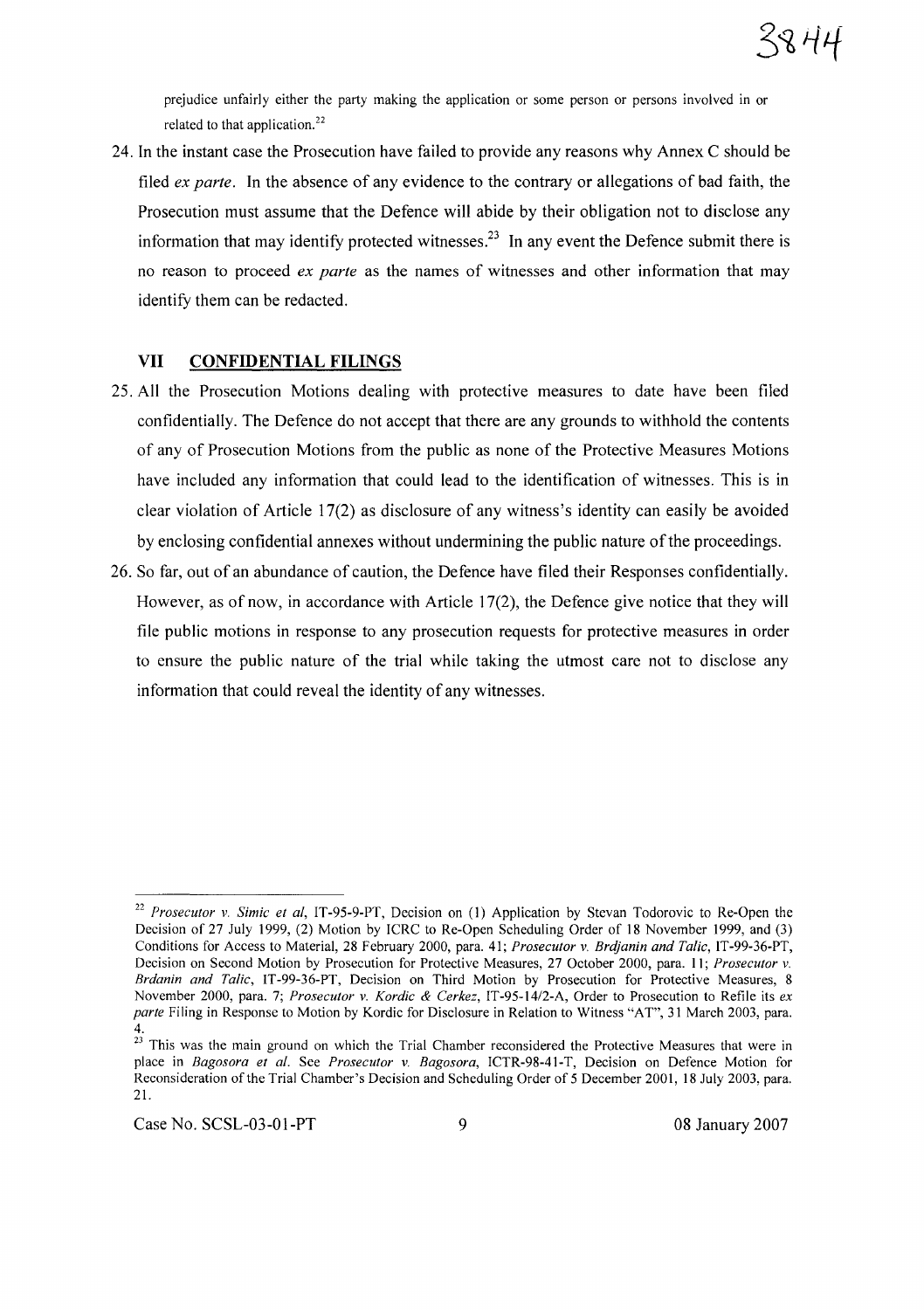

#### **VIII CONCLUSION**

27. Accordingly, for the reasons adumbrated above the Defence respectfully urges the Chamber to: (i) reject the Prosecution's request for the extension of protective measures; (ii) order the disclosure of Annex C to the Defence; (iii) order the Prosecution Motion to be re-submitted as a public filing.

Respectfully Submitted,

**---**

**Karim A. A. Khan Counsel for Mr. Charles Taylor**

Dated this 8<sup>th</sup> Day of January 2007

Case No. SCSL-03-01-PT 10 08 January 2007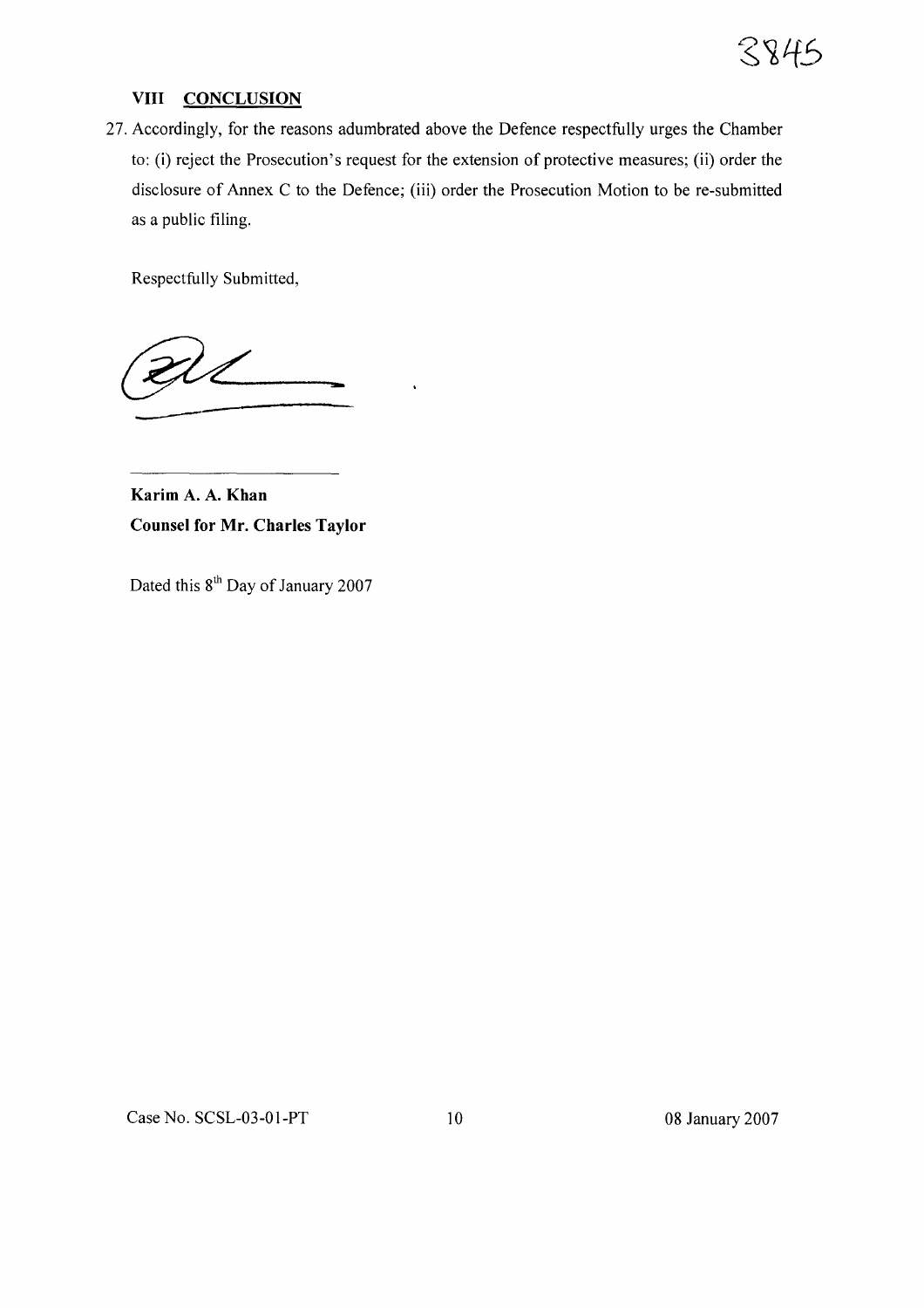# **Index of Authorities**

#### Procedural history **in** Taylor proceedings

- 1. *Prosecutor* v. *Taylor,* Case No. SCSL-03-01-PT-86, Confidential Prosecution Motion for Immediate Protective Measures for Witnesses and for Non-Public Disclosure and Urgent Request for Interim Measures, 04 April 2006.
- *2. Prosecutor* v. *Taylor,* Case No. SCSL-03-01-PT-93, Confidential Prosecution Motion for Leave to Substitute a Corrected and Supplemented Witness List as Annex A of the Confidential Motion of 4 April 2006, 25 April 2006.
- *3. Prosecutor* v. *Charles Ghankay Taylor,* Case No. SCSL-2003-01-PT-99, Decision on Confidential Prosecution Motion for Immediate Protective Measures for Witnesses and for Non-Public Disclosure and Urgent Request for Interim Measures and on Confidential Prosecution Motion for Leave to Substitute, 5 May 2006.
- *4. Prosecutor* v. *Taylor,* Case No. SCSL-03-01-PT-119, Confidential Urgent Prosecution Motion for Immediate Protective Measures for Witnesses and for Non-Public Disclosure, 04 September 2006.
- *5. Prosecutor* v. *Taylor,* Case No. SCSL-03-01-PT-120, Confidential Defence Response to "Urgent Prosecution Motion for Immediate Protective Measures for Witnesses and for Non-Public Disclosure," 15 September 2006.
- *6. Prosecutor* v. *Taylor,* Case No. SCSL-2003-01-PT-138, Confidential Prosecution Motion for Immediate Protective Measures for Witnesses and for Non-Public Disclosure with Four Annexes, one of which filed Ex Parte, 8 December 2006.

3846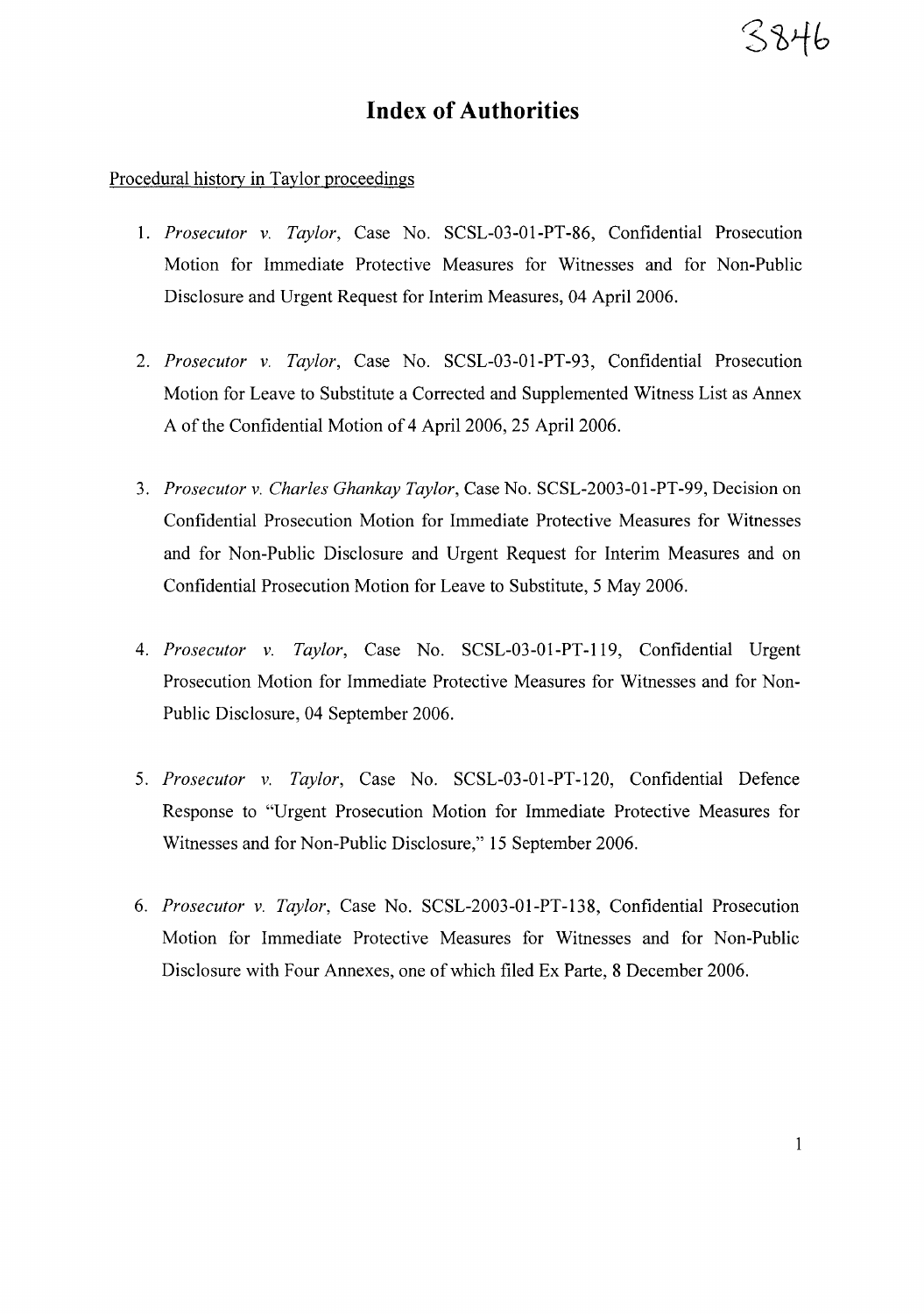# $33 + 7$

# SCSL Jurisprudence

- *7. Prosecutor* v. *Norman et ai,* Case No. SCSL-04-I4-T-I26, Decision on Prosecution Motion for Modification of Protective Measures for Witnesses, 8 June 2004, paras. 27, 29. Online: http://www.sc-sl.org/Documents/SCSL-04-14-T-126.pdf
- *8. Prosecutor* v. *Gbao,* Case No. SCSL-2003-09-PT-48, Decision on the Prosecution Motion for Immediate Protective Measures for Victims and Witnesses and for Non-Public Disclosure, 10 October 2003, paras. 21-25, 47. Online: http://www.scsl.org/Documents/SCSL-03-09-PT-048.pdf
- *9. Prosecutor* v. *Sesay,* Case No. SCSL-2003-05-PT-38, Decision on the Prosecutor's Motion for Immediate Protective Measures for Witnesses and Victims and for Non-Public Disclosure, 23 May 2003, paras. 9, 11, 14. Online: http://www.scsl.org/Documents/SCSL-03-05-PT-038.pdf
- *10. Prosecutor* v. *Sesay at ai,* Case No. SCSL-04-15-T-180, Decision on Prosecution Motion for Modification of Protective Measures for Witnesses, 5 July 2004. Online: http://www.sc-sl.org/Documents/SCSL-04-15-PT-180.pdf
- *11. Prosecutor* v. *Sesay at ai,* Case No. SCSL-04-I5-T-68, Decision on Sesay Defence Motion for Immediate Protective Measures for Witnesses and Victims and for Non-Public Disclosure, 30 November 2006, para. 17. Online: http://www.scsl.org/Documents/SCSL-04-15-T-668.pdf
- *12. Prosecutor* v. *Kallon,* Case No. SCSL-2003-07-PT-38, Decision on the Prosecutor's Motion for Immediate Protective Measures for Witnesses and Victims and for Non-Public Disclosure, 23 May 2003, paras. 10, 15. Online: http://www.scsl.org/Documents/SCSL-O3-07-PT-033.pdf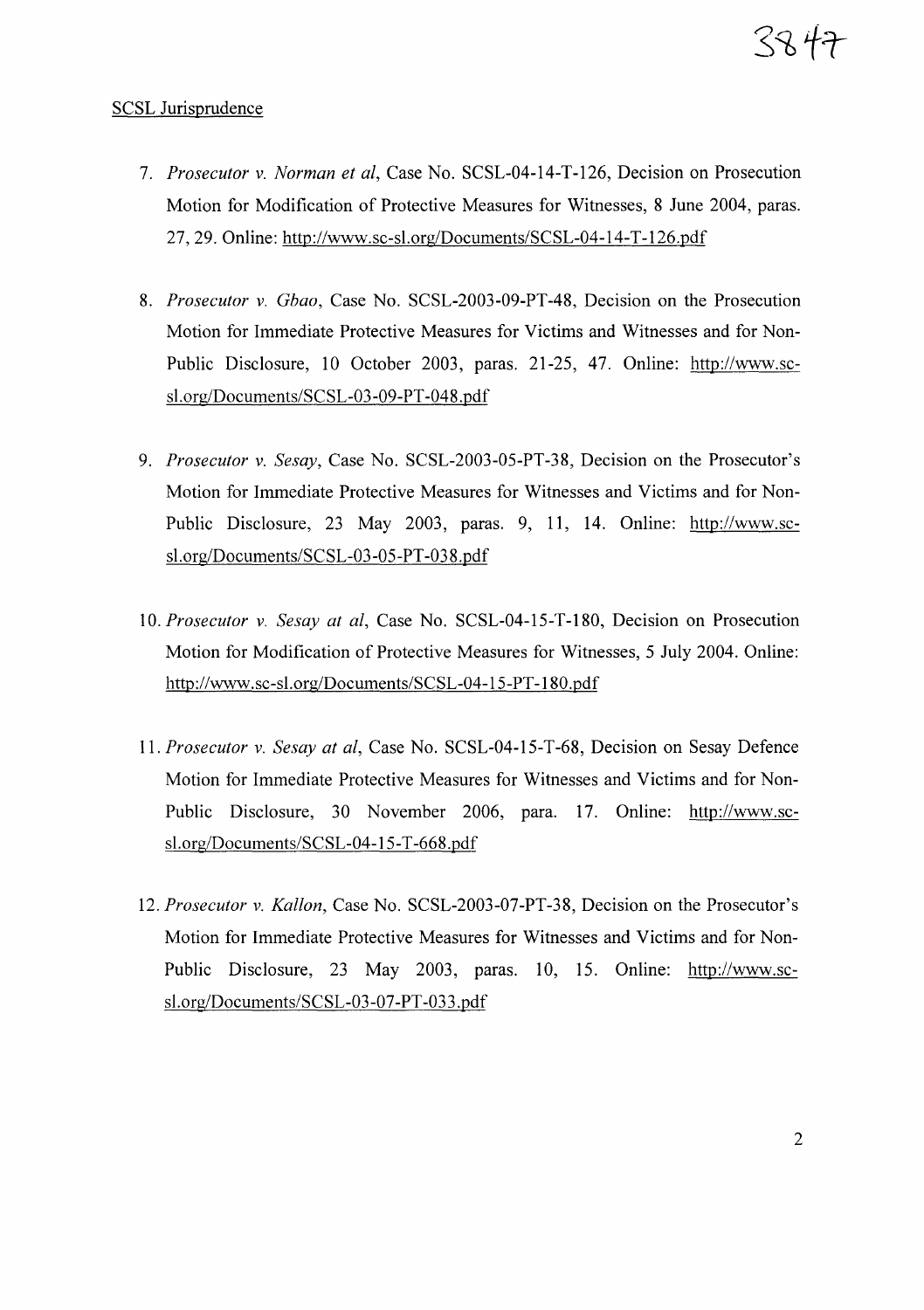- *13. Prosecutor* v. *Brima,* Case No. SCSL-2003-06-PT-36, Decision on the Prosecutor's Motion for Immediate Protective Measures for Witnesses and Victims and for Non-Public Disclosure, 23 May 2003, paras. 9, 14. Online: http://www.scsl.org/Documents/SCSL-03-06-PT-036.pdf
- *14. Prosecutor* v. *Brima Bazzy Kamara,* Case No. SCSL-03-10-PT-40, Decision on the Prosecutor's Motion for Immediate Protective Measures for Witnesses and Victims and for Non-Public Disclosure, 23 October 2003, paras. 10, 18. Online: http://www.sc-sl.org/Documents/SCSL-03-10-PT-040.pdf
- *15. Prosecutor* v. *Brima, Kamara, Kanu,* Case No. SCSL-2004-16-T-488, Decision on the Joint Defence Application for Protective Measures for Defence Witnesses, 9 May 2006. Online: http://www.sc-sl.org/Documents/SCSL-04-16-T-488.pdf
- *16. Prosecutor* v. *Brima et ai,* Case No. SCSL-04-16-T-551, Dissenting Opinion of Justice Doherty on Joint Defence Application for Protective Measures for Defence Witnesses Appearing from 4 September 2006 onwards, 13 September 2006. Online: http://www.sc-sl.org/Documents/SCSL-04-16-T-551.pdf

### ICTR Jurisprudence

- *17. Prosecutor* v. *Bagosora et ai,* ICTR-98-41-T, Separate and Dissenting Opinion of Judge Pavel Dolenc on the Decision and Scheduling Order on the Prosecution Motion for Harmonisation and Modification of Protective Measures for Witnesses, 07 December, 2001, paras. 11 and 14. Online: http://69.94.11.53/default.htm
- *18. Prosecutor* v. *Bagosora,* ICTR-98-41-T, Decision on Defence Motion for Reconsideration of the Trial Chamber's Decision and Scheduling Order of 5 December 2001, 18 July 2003, para. 21. Online: http://69.94.11.53/default.htm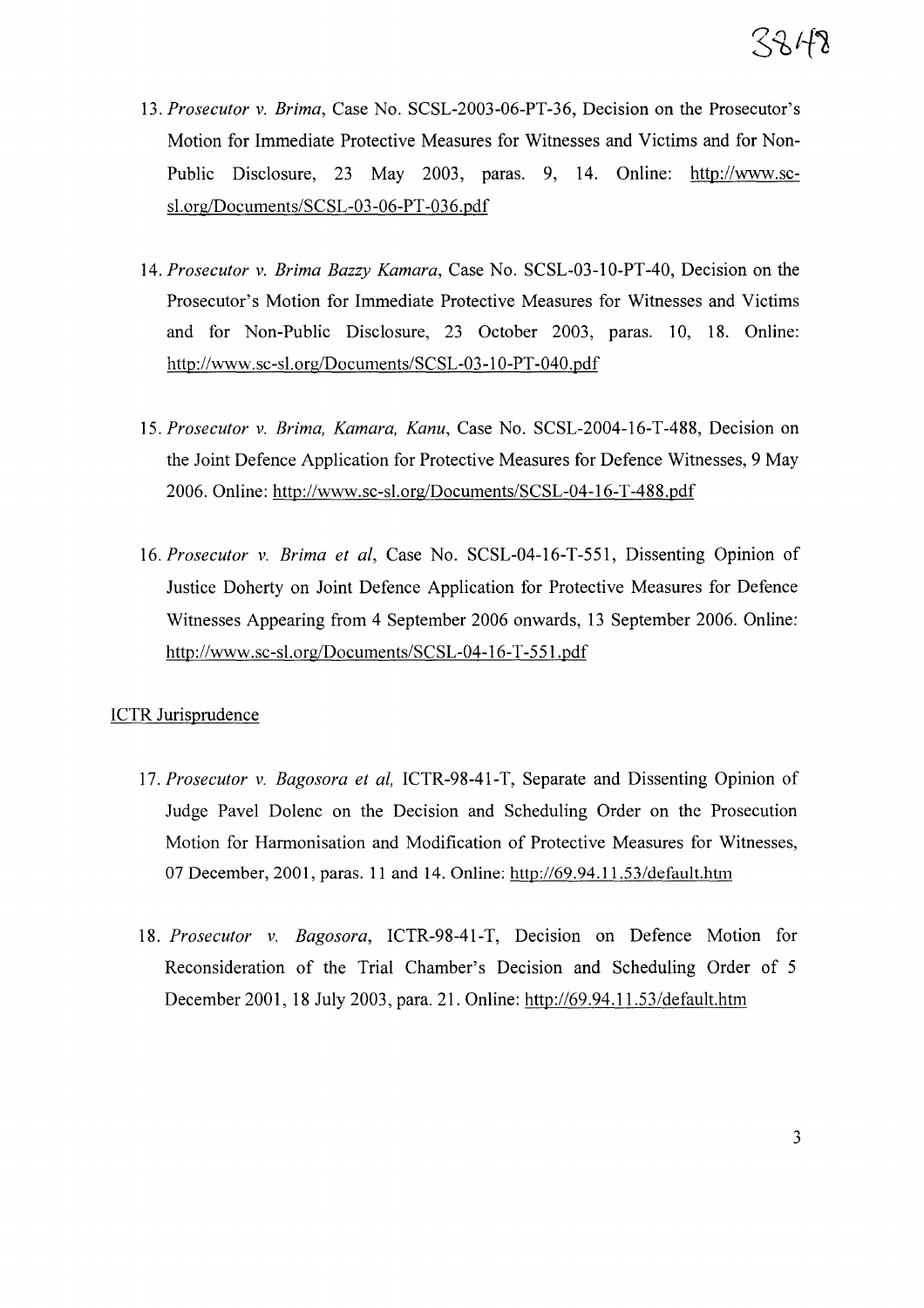- *19. Prosecutor* v. *Musema,* Case No. ICTR-96-13-A, Judgement (AC), 16 November 2001, paras. 68-69. Online: http://69.94.11.53/default.htm
- *20. Prosecutor* v *Mpambara,* No. ICTR-200l-65-I, Decision on Protection of Defence Witnesses, 4 May 2005, para. 2. Online: http://69.94.l1.53/default.htm
- *21. Prosecutor* v *Bizimungu et ai,* No. ICTR-99-50-T, Decision on Prosper Mugiraneza's Motion for Protection of Defence Witnesses, 2 February 2005, para. 13. Online: http://69.94.11.53/default.htm
- *22. Prosecutor* v. *Muvunyi,* ICTR-2000-55A-T, Decision on the Tharcisse Muvunyi's Motion for Protection of Defence Witnesses, 20 October 2005, para. 10. Online: http://69.94.11.53/default.htm

### ICTY Jurisprudence

- *23. Prosecutor* v. *Brdanin and Talic,* IT-99-36-PT, Decision on Motion by Prosecution for Protected Measures, 3 July, 2000, paras. 11, 13, 16-18, 22-28, 31. Online: http://www.un.org/icty/brdjanin/trialc/decision-e/00703PM213035.htm
- *24. Prosecutor* v. *Brdanin and Talic,* IT-99-36-PT, Decision on Second Motion by Prosecution for Protective Measures, 27 October 2000, para. 11. Online: http://www.un.org/icty/brdjanin/trialc/decision-e/Ol027PM213940.htm
- *25. Prosecutor* v. *Brdanin and Talic,* IT-99-36-PT, Decision on Third Motion by Prosecution for Protective Measures, 8 November 2000, para. 7. Online: http://www.un.org/icty/brdjanin/trialc/decision-e/Ol108PM213938.htm
- *26. Prosecutor* v. *Simic et ai,* IT-95-9-PT, Decision on (1) Application by Stevan Todorovic to Re-Open the Decision of 27 July 1999, (2) Motion by ICRC to Re-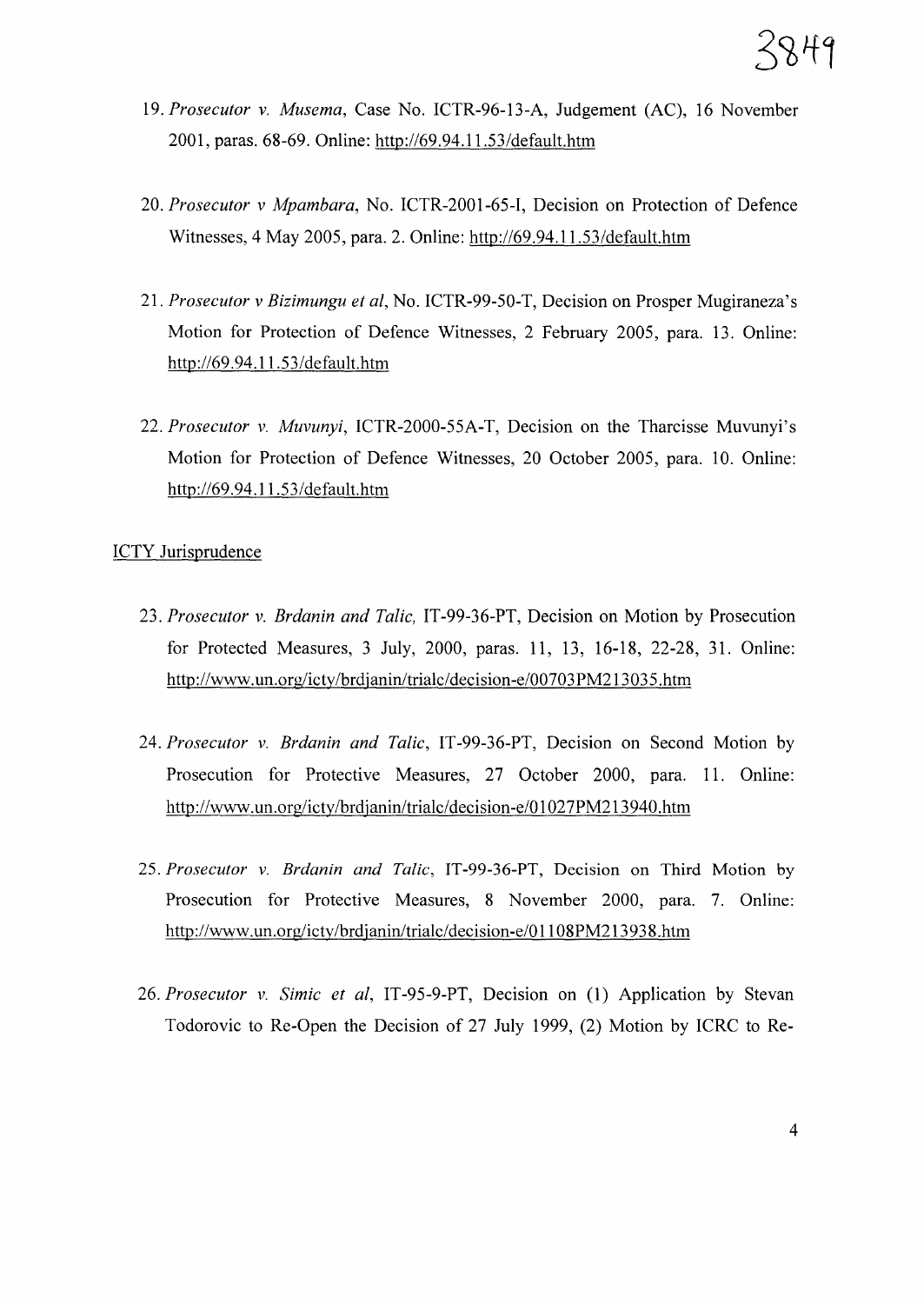Open Scheduling Order of 18 November 1999, and (3) Conditions for Access to Material, 28 February 2000, para. 41. Online: http://www.un.org/icty/simic/trialc3/decision-e/00228PN5ll785.htm

*27. Prosecutor* v. *Kordic* & *Cerkez,* IT-95-14/2-A, Order to Prosecution to Refile its *ex parte* Filing in Response to Motion by Kordic for Disclosure in Relation to Witness "AT", 31 March 2003, para. 4. See enclosed.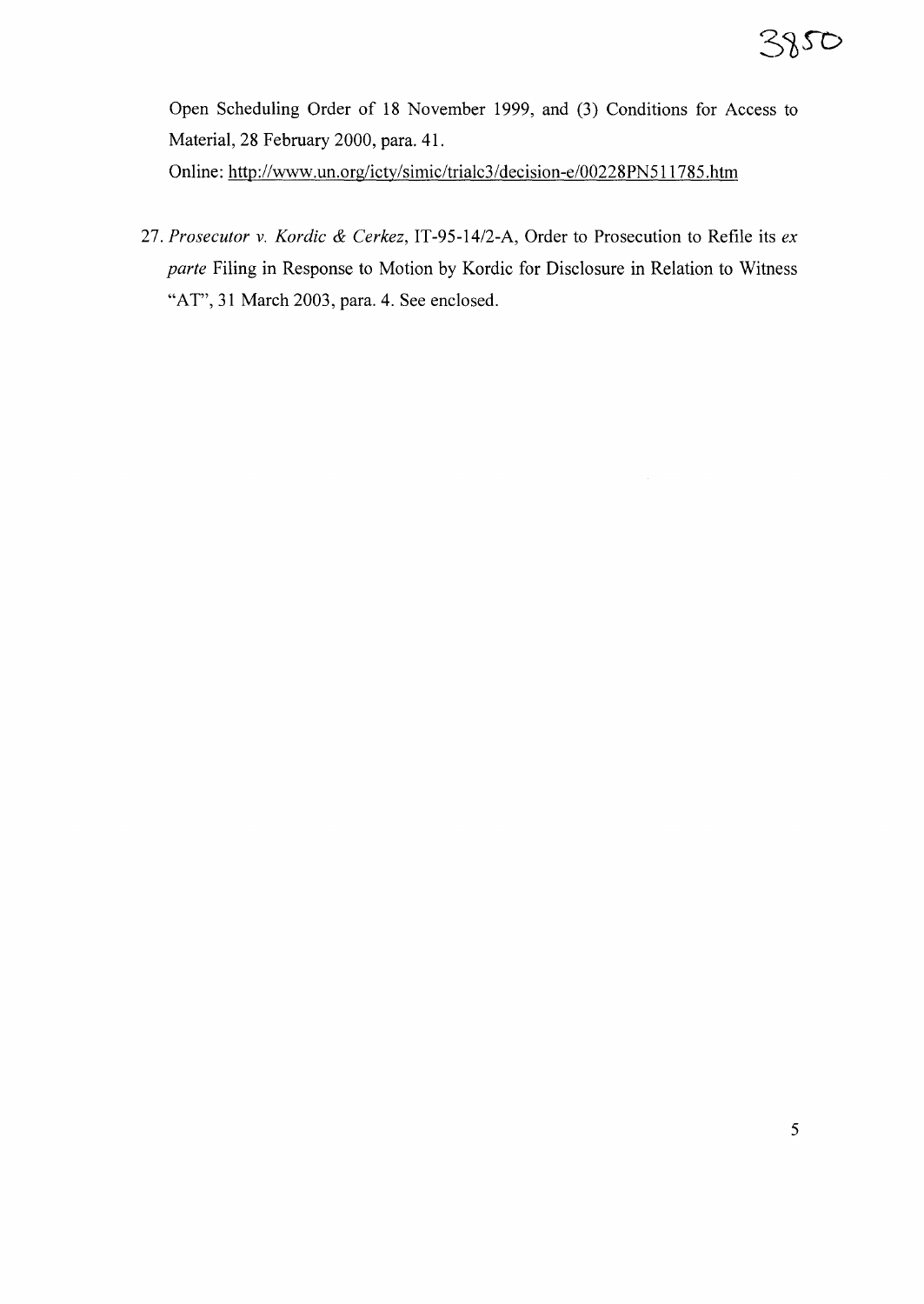Order to Prosecution to Refile its Ex Parte Filing in Response to Motion by Kordic for Di... Page 1 of 4

 $285$ 

Case: **IT**-95-14/2-A

# IN THE APPEALS CHAMBER

Before: Judge David Hunt, Pre-Appeal Judge

Registrar: Mr Hans Holthuis

Decision of: 31 March 2003

### PROSECUTOR

# v

# Dario KORDIC & Mario CERKEZ

# ORDER TO PROSECUTION TO REFILE ITS EX PARTE FILING IN RESPONSE TO MOTION BY KORDIC FOR DISCLOSURE IN RELATION TO WITNESS"AT"

Counsel for the Prosecutor:

Mr Norman Farrell

Counsel for the Defence:

#### Mr Mitko Naumovski, Mr Turner T Smith Jnr and Mr Stephen M Sayers for Dario Kordic Mr Bozidar Kovacic and Mr Goran Mikulicic for Mario Cerkez

1. The appellant Dario Kordic ("Kordic) has sought an order directing the prosecution to disclose, in umedacted form, the transcript of an interview conducted over four days with Witness AT, after the judgment was given. Witness AT had been called by the prosecution as a witness at the trial. Kordic claims that the lack of corroboration of this witness's evidence at the trial<sup>1</sup>, and the contradictions within that evidence, are crucial issues raised in his appeal, and that a full disclosure of the contents of this interview would constitute exculpatory material within the meaning of Rule 68 of the Rules of Procedure and Evidence ("Rules").<sup>2</sup>

2. The prosecution has responded by denying that it has failed to comply with Rule  $68<sup>3</sup>$  and stating that, since the Motion was filed, it had provided the interview "with less redactions",  $\frac{4}{7}$  and that it had agreed to provide Kordic with yet further excerpts from the interview.<sup>5</sup> The prosecution also stated that, in order to be completely transparent, it would file an *ex parte* document for the Appeals Chamber "setting out the remaining redactions and the reasons for such redactions",  $6$  and that it will comply with any

http://www.un.org/icty/kordic/appeal/order-e/030331.htm 08/01/2007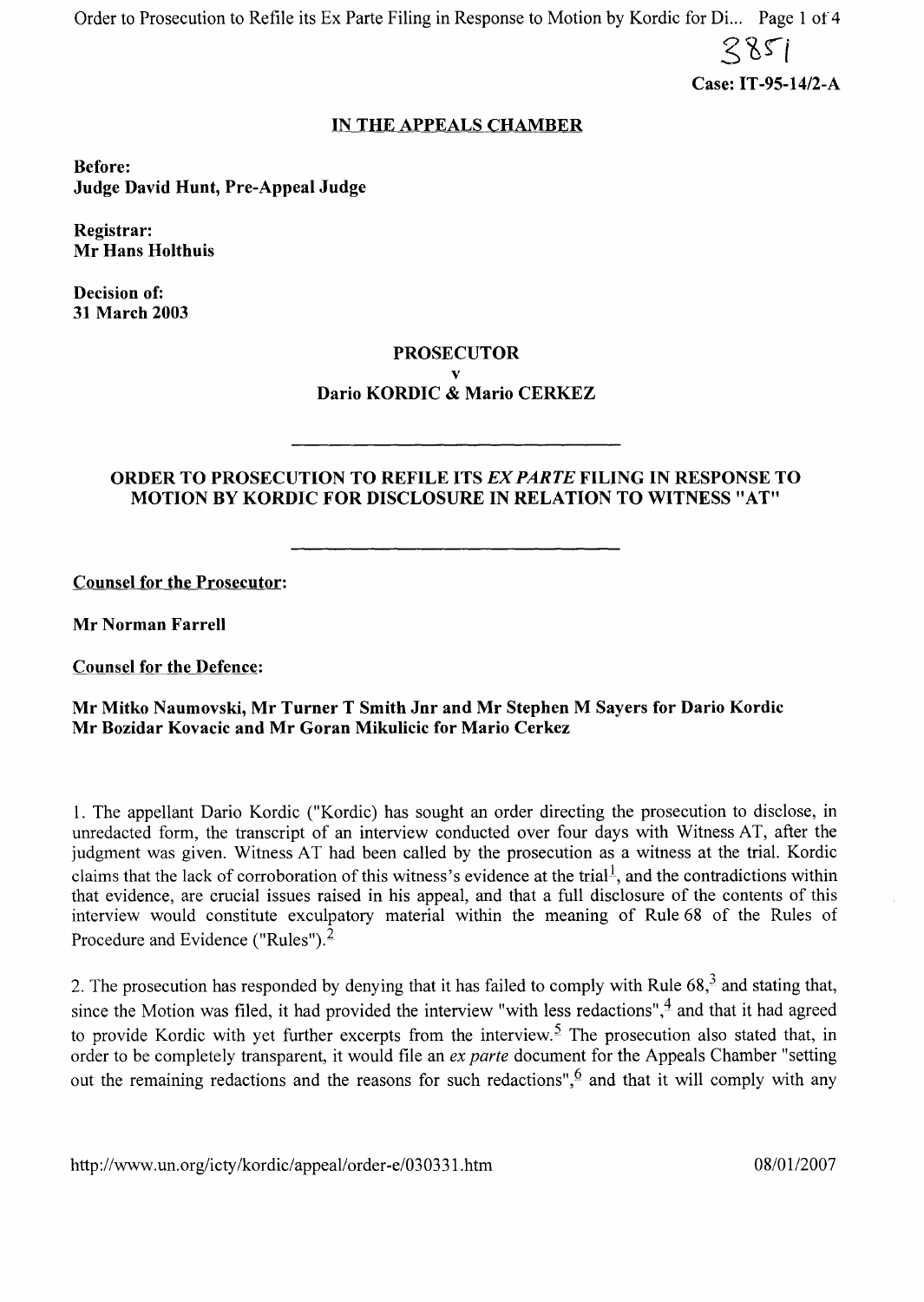Order to Prosecution to Refile its Ex Parte Filing in Response to Motion by Kordic for Di... Page 2 of 4

3852

order of the Appeals Chamber in relation to the redactions made.<sup>7</sup> The redactions are said to have been necessary in relation to "material which is not exculpatory" for "confidentiality, investigative or safety/security concerns",  $\frac{8}{3}$  and that the redacted areas "contain sensitive material". <sup>2</sup> The prosecution filed its *ex parte* document the following day.<sup>10</sup> It identifies the purpose of that document as being "to inform the Appeals Chamber of those portions which have remained redacted, the reasons for the redactions and to place the redacted portions of the Interviews before the Chamber if the Chamber feels it is necessary to review this matter".  $\frac{11}{11}$ 

3. In his Reply,  $^{12}$  Kordic has rejected the prosecution's right to make submissions regarding Witness AT on an *ex parte* basis, and he has argued that such submissions "should at least be made *inter partes,* to the extent that they do not raise specific, articulable *[sic]* witness protection or witness security concerns" $\frac{13}{1}$ 

4. The fundamental principle in every case is that *ex parte* proceedings should be entertained only where it is thought to be necessary in the interests of justice to do so – that is, justice to *everyone* concerned – in circumstances where, for example, the disclosure to the other party or parties in the proceedings of the information conveyed by the application, or of the fact of the application itself, would be likely to prejudice unfairly either the party making the application or some person or persons involved in or related to that application.<sup>14</sup> The party seeking relief on an *ex parte* basis in such a case must identify with some care why the disclosure of the fact of the application, or of its detail, to the other party to the proceedings would cause such unfair prejudice.<sup>15</sup> In the present case, the prosecution has not identified the basis upon which it claims to be entitled to file its application to the Appeals Chamber upon a wholly *ex parte* basis, although (as already stated) the prosecution has disclosed to Kordic the fact of the application itself.

5. Applications made by the prosecution under Rule  $66(C)$  – seeking to be relieved of its obligation to disclose material where the disclosure "may prejudice further or ongoing investigations, or for any other reason may be contrary to the public interest or affect the security interests of any State" - may not be filed on a wholly *ex parte* basis. 16 Only a month before the *Ex Parte* Filing was filed by the prosecution in the present case, the prosecution had been ordered by the Appeals Chamber to refile a redacted version of such a motion.  $\frac{17}{1}$  I see no distinction between that situation and the current situation, and the same order will therefore be made in this case as well.

6. Another problem which should be raised at this stage arises from the fact that it is anything but clear whether the material presently placed before the Appeals Chamber in Annex A to the prosecution's *Ex Parte* Filing is the same as the version of the interview *finally* provided to Kordic. A comparison between that document and Exhibit 2 to the Motion filed by Kordic suggests that the passages indicated in that document as having been redacted are *not* always the passages which have remained redacted in the material finally disclosed to Kordic. This final version must be provided by the prosecution.

# **Disposition**

7. The prosecution is accordingly ordered:

- (1) to re-file *inter partes* a redacted version of the Prosecution *Ex Parte* Filing, other than the annexes, within five days of the date of this Order; and
- (2) to provide the Appeals Chamber with a copy of the final version of the interview

http://www.un.org/icty/kordic/appeal/order-e/030331.htm 08/01/2007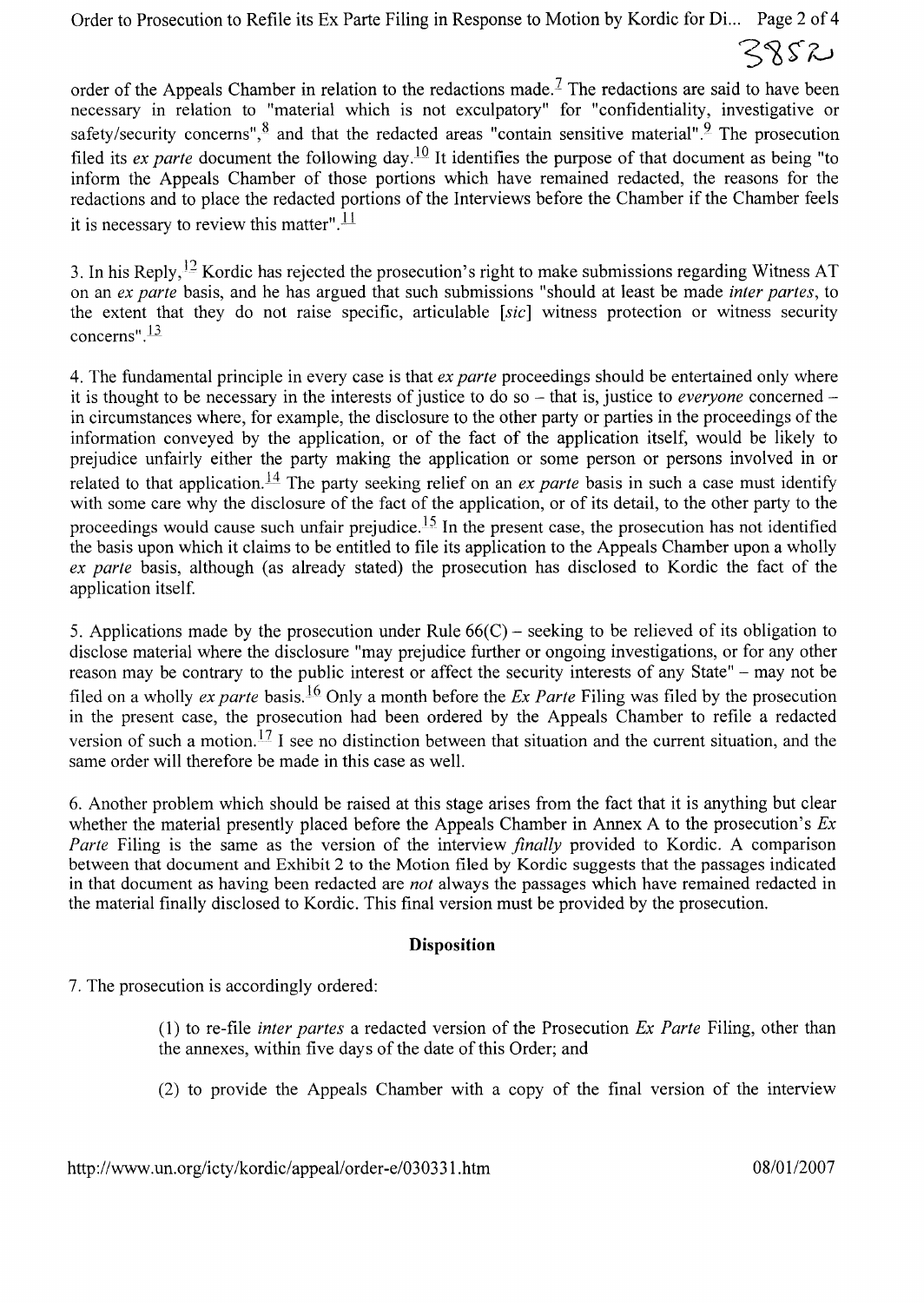Order to Prosecution to Refile its Ex Parte Filing in Response to Motion by Kordic for Di... Page 3 of 4

 $3853$ 

disclosed to Kordic, as described in pars 8, 16 and 20 of the prosecution's Response, together with (upon an *ex parte* basis) an unredacted version of that document which indicates the passages which have remained redacted.

The Defence is reminded that, in accordance with par 10 of the Practice Direction on Procedure for the Filing of Written Submissions in Appeal Proceedings Before the International Tribunal,  $^{18}$  it has ten days after the redacted version ofthe Prosecution's *Ex Parte* Filing has been filed in which to file its response to the claims made by the prosecution in support of the remaining redactions which have been made.

Done in English and French, the English text being authoritative.

Dated this 31<sup>st</sup> day of March 2003. At The Hague, The Netherlands.

Judge David Hunt Pre-Appeal Judge

### **[Seal of the Tribunal]**

I - Appellant Dario Kordic's Motion for Access to Unredacted Portions ofthe Most Recent Prosecution Interviews of Witness "AT", conducted over a Four-Day Period in October 2002, and First Disclosed in Heavily-Redacted Form to Kordic on 28 February 2003, 7 Mar 2003 ("Motion").

2 - Motion, par 9. Associated with this Motion are complaints by Kordic that the prosecution has failed to comply with its obligations of disclosure pursuant to Rule 68: Notice of Prosecution's Non-Compliance with its Obligations under Rule 68 and Application for Permission to Submit Additional Arguments on the Effect of the Prosecution's Rule 68 Violations, Pursuant to the Pre-Appeal Judge's 11 May 2001 and 2 July 2001 Decisions, 7 Mar 2003; Supplemental Notice of Rule 68 Violation by the Prosecution, 13 Mar 2003. All three of these documents are stated to have been filed "Under Seal", but it seems from his subsequent filings that Kordic intended them to be filed on a confidential basis only.

3 - Prosecution's Response to the Appellant Dario Kordic's Motion for Access to Unredacted Portions of Interviews with Witness AT, 20 Mar 2003 ("Response"), pars 9, 11-12.

4 - Response, par 8.

5 - *Ibid,* pars 16,20.

6 - *Ibid,* par 10.

7 - *Ibid,* pars 18, 21.

8 - *Ibid,* par 8.

9 - *Ibid,* par 16.

10 - Prosecution's Ex Parte Filing Regarding Motion by Kordic for Disclosure ofUnredacted Interviews with Witness AT, 21 Mar 2003 ("Ex Parte Filing"), filed on a "Confidential Ex Parte" basis.

II - *Ex Parte* Filing, par 3.

12 - Dario Kordic's Reply in Support of his Motion for Access to Unredacted Portions ofthe Most Recent Prosecution Interviews of Witness "AT", 25 Mar 2003 ("Reply").

13 - Reply, par 18.

14 - *Prosecutor* v *Simic et ai,* 1T-9S-9-PT, Decision on (I) Application by Stevan Todorovic to Re-Open the Decision of27 July 1999, (2) Motion by ICRC to Re-Open Scheduling Order of 18 November 1999, and (3) Conditions for Access to Material, 28 Feb 2000, pars 39-43; *Prosecutor* v *Brdjanin* & *Talic,* 1T-99-36-PT, Decision on Second Motion by Prosecution for Protective Measure, 27 Oct 2000, par 11.

*15 -Ibid.*

16 - *Prosecutor* v *BrdJanin* & *Talic,* IT-99-36-PT, Decision on Prosecution Application for Oral Hearing of Rule 66(C) Motion, 1 June 2001.

17 - *Prosecutor* v *Krstic,* IT-98-33-A, Order for the Prosecution to Refile its Motion, 21 Feb 2003, p 2.

http://www.un.org/icty/kordic/appeal/order-e/030331.htm 08/01/2007